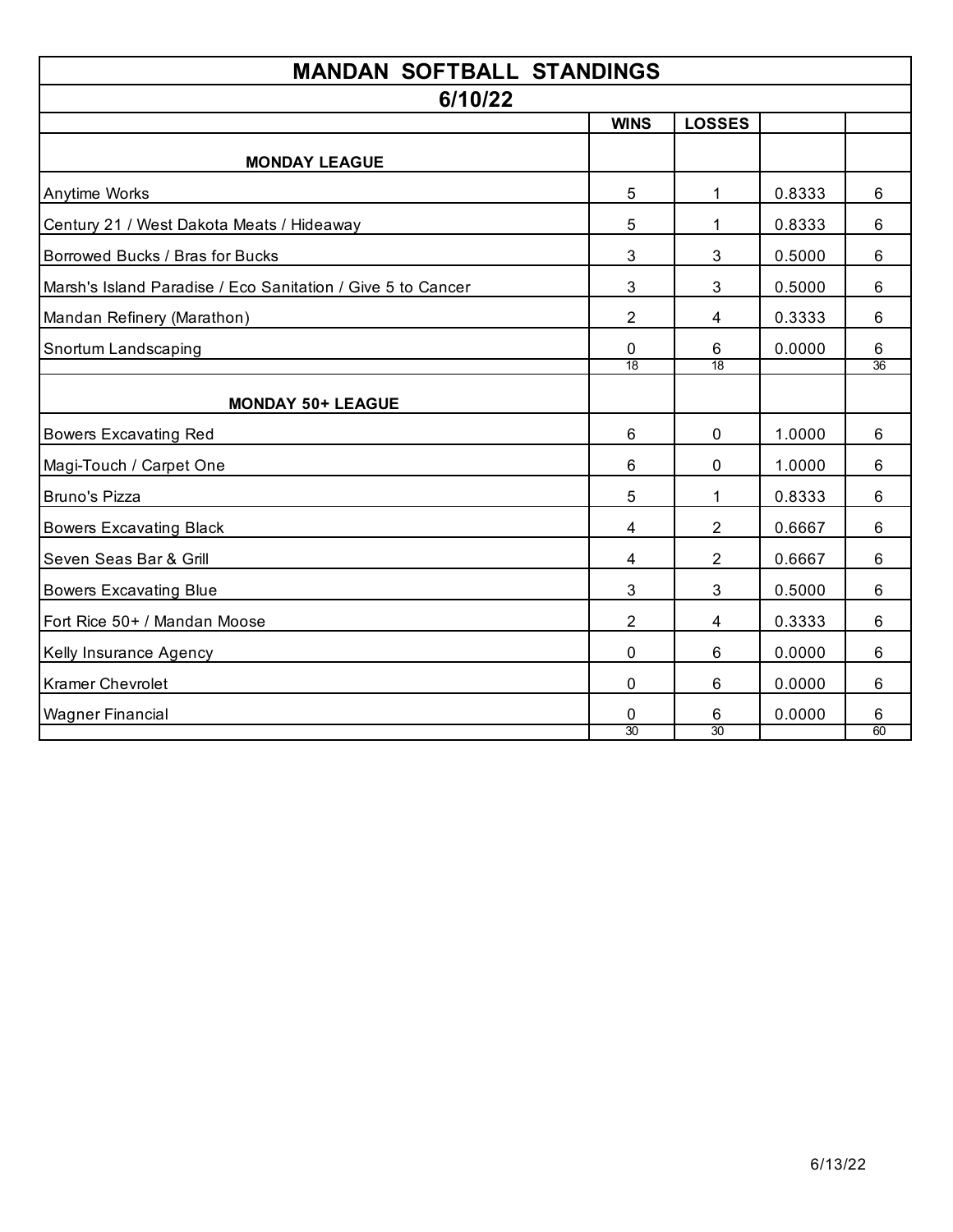| <b>MANDAN SOFTBALL STANDINGS</b>                                  |                      |                |        |         |  |  |
|-------------------------------------------------------------------|----------------------|----------------|--------|---------|--|--|
| 6/10/22                                                           |                      |                |        |         |  |  |
|                                                                   | <b>WINS</b>          | <b>LOSSES</b>  |        |         |  |  |
| <b>WEDNESDAY UPPER LEAGUE</b>                                     |                      |                |        |         |  |  |
| 2Vets Moving Company                                              | 6                    | $\overline{2}$ | 0.7500 | 8       |  |  |
| <b>Anderson Custom Cabinets</b>                                   | 6                    | $\overline{2}$ | 0.7500 | 8       |  |  |
| 701 Softball / OK Tires                                           | 5                    | 3              | 0.6250 | 8       |  |  |
| <b>BNC Bank</b>                                                   | 5                    | 3              | 0.6250 | 8       |  |  |
| Old Town Tavern / Paint All                                       | 5                    | 3              | 0.6250 | 8       |  |  |
| <b>Bowers Excavating</b>                                          | 3                    | 5              | 0.3750 | 8       |  |  |
| Eide Ford                                                         | $\overline{2}$       | 6              | 0.2500 | 8       |  |  |
| Scapegoat Bar / Stage Stop / Heid & Sons Electric                 | $\overline{2}$<br>34 | 6<br>30        | 0.2500 | 8<br>64 |  |  |
|                                                                   |                      |                |        |         |  |  |
| <b>WEDNESDAY LOWER LEAGUE</b>                                     |                      |                |        |         |  |  |
| 701 Softball / Elbow Room                                         | 8                    | 0              | 1.0000 | 8       |  |  |
| Craftcade                                                         | 8                    | 0              | 1.0000 | 8       |  |  |
| <b>Kilen Enterprises</b>                                          | 4                    | 4              | 0.5000 | 8       |  |  |
| New Freedom Center                                                | 4                    | 4              | 0.5000 | 8       |  |  |
| A2Z Plumbing/Ruds I94 Mobile/Timber Athletics/Daryl's Racing Pigs | $\overline{2}$       | 6              | 0.2500 | 8       |  |  |
| Tommy Express Car Wash                                            | $\overline{2}$       | 6              | 0.2500 | 8       |  |  |
| Sauber Engineering / Sauber & Associates                          | 1                    | 7              | 0.1250 | 8       |  |  |
| The Drink                                                         |                      | 7              | 0.1250 | 8       |  |  |
|                                                                   | 30                   | 34             |        | 64      |  |  |